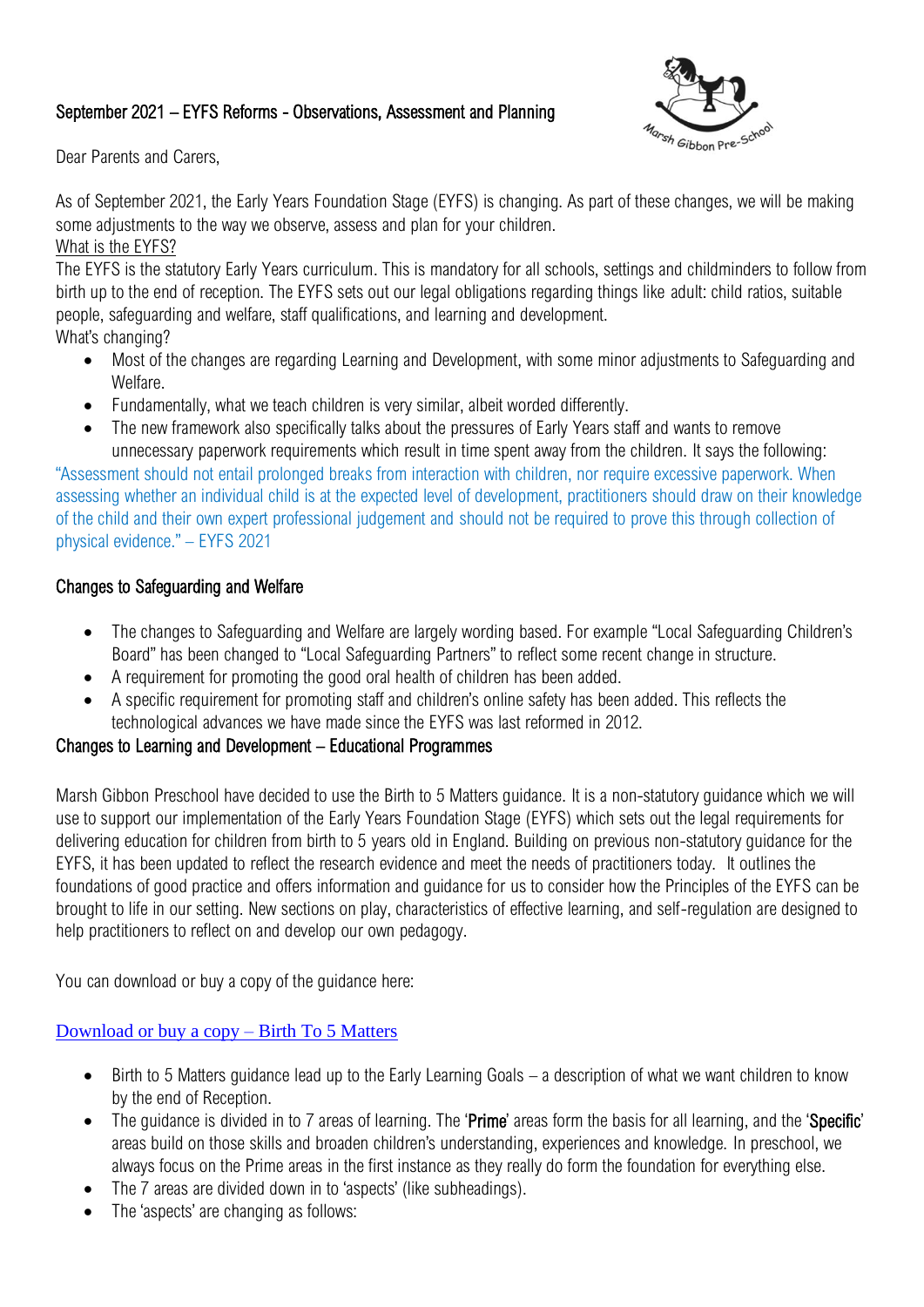| Current EYFS (2012)                     | <b>New EYFS (2021)</b>                  |
|-----------------------------------------|-----------------------------------------|
|                                         | <b>Birth to 5 Matters Guidance</b>      |
| <b>Prime Areas</b>                      | <b>Prime Areas</b>                      |
| Personal, Social, Emotional Development | Personal, Social, Emotional Development |
| <b>Making Relationships</b>             | <b>Making Relationships</b>             |
| Managing Feelings & Behaviour           | Sense of Self                           |
| Self Confidence & Self Awareness        | <b>Understanding Emotions</b>           |
| Communication and Language              | Communication and Language              |
| Listening and Attention                 | Listening and Attention                 |
| Understanding                           | Understanding                           |
| Speaking                                | Speaking                                |
| <b>Physical Development</b>             | <b>Physical Development</b>             |
| Moving and Handling                     | Moving and Handling                     |
| <b>Health and Self Care</b>             | Health and Self Care                    |
| Specific Areas                          | <b>Specific Areas</b>                   |
| Literacy                                | Literacy                                |
| Reading                                 | Reading                                 |
| Writing                                 | Writing                                 |
| <b>Mathematics</b>                      | <b>Mathematics</b>                      |
| <b>Numbers</b>                          |                                         |
| Shape, Space and Measure                |                                         |
| Understanding the World                 | Understanding the World                 |
| People and Communities                  | People and Communities                  |
| The World                               | The World                               |
| Technology                              | Technology                              |
| <b>Expressive Arts and Design</b>       | <b>Expressive Arts and Design</b>       |
| Exploring and Using Media and           | Creating with Materials                 |
| <b>Materials</b>                        | Being Imaginative and Expressive        |
| Being Imaginative                       |                                         |

Please be aware that these headings are those of the Early Learning Goals for the end of Reception. In pre-school, we focus on learning the early skills that set children up to achieve these. For example, we build our gross and fine motor skills, mark making, excitement for learning, conversation skill, interest in books and print, strong sense of self and so on which eventually lead to mastery of reading, writing and all of the other fantastic things your child will learn as they grow and develop. All of the learning we do here, and most of the learning in reception is through quality, active play.

"Teaching in the early years should not be taken to imply a "top down" or formal way of working. It is a broad term that covers the many different ways in which adults help young children learn. It includes their interactions with children during planned and child-initiated play and activities. communicating and modelling language, showing, explaining, demonstrating, exploring ideas, encouraging, questioning, recalling, providing a narrative for what they are doing, facilitating and setting challenges"- Ofsted.

Another visible change to the guidance is the age ranges used alongside the goals, please see below. These new 'Ranges' will be used when we assess the children and identifying whether we believe each child is working to their expected age and stage in line with the birth to 5 Matters guidance. These ranges will be valuable when identifying gaps in development and will assist us in accessing outside help to support their learning and development e.g. speech and language therapy, occupational health etc.

| Current EYFS (2012) | New EYFS (2021)             |
|---------------------|-----------------------------|
|                     | Birth to 5 Matters Guidance |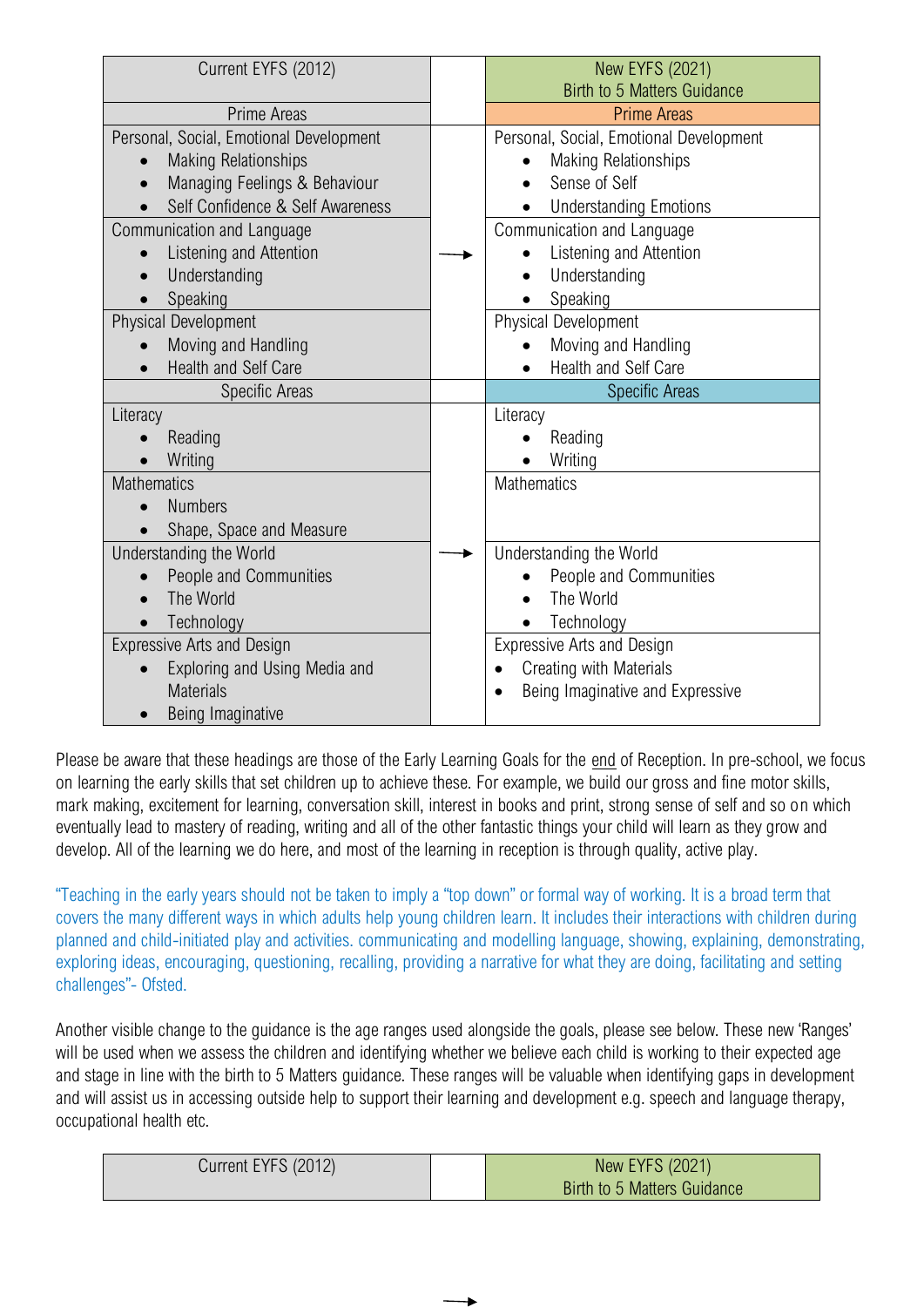

## What does all of this mean at Marsh Gibbon Preschool?

These changes and the removal of the requirement for a lot of evidence based tracking means that we are making some adjustments to the way we observe, assess and plan.

The team at Marsh Gibbon Preschool work hard to ensure they know your children extremely well, we observe the children's play, development and interests, we assess what they know and what we want them to learn and then we plan activities and provision which will extend their development. We aim to teach the children something new and/or help to improve upon the skills they are already mastering. All of this is done by using our understanding of child development and our knowledge of your child as an individual person.

We will continue to provide snap shot observations of the children's learning in their learning journals to display their achievements and progression throughout their time at preschool with us, however we will make more of an emphasis on these being 'in the moment' and not weekly 'must haves' as the EYFS is encouraging us to move away from paperwork and put the importance of the keyworker knowing their child without having to refer back to correspondences. We do not believe in lengthy, time consuming observations that require staff to spend time away from doing what they do best every day and feel that this works best for us. Up until now it has been a requirement for practitioners to produce evidence based tracking involving termly assessments and next steps, however now that this requirement has been removed, we have decided to use our practitioners' time more effectively and change these documents to ongoing/working documents that will be used yearly instead of termly. However our 2 year checks remain a requirement, so these will continue for our 2 year olds. We ultimately want to be spending the most time with the children.

We still want to keep parents up to date with their children's learning and development, and give you snapshots of their preschool day, so we plan to offer the following:

- We will continue to upload photos to our Class DoJo app and Facebook page.
- Each term (Autumn, Spring and Summer), we will send you a development summary for your child. This will tell you what we have been learning, what we've been enjoying, talk about their wellbeing and whether their development is as expected or if there is anything we need to work on supported by the Birth to 5 Matters non statutory guidance document, we may use additional documents if they are of benefit to your child, such as if they have additional needs or are learning English as an additional language.
- We will continue to complete the 2 Year Progress Check. This is a statutory progress check to be completed between 24 and 35 months.
- When your child goes to school, we will continue to produce Transition Documents to support this.